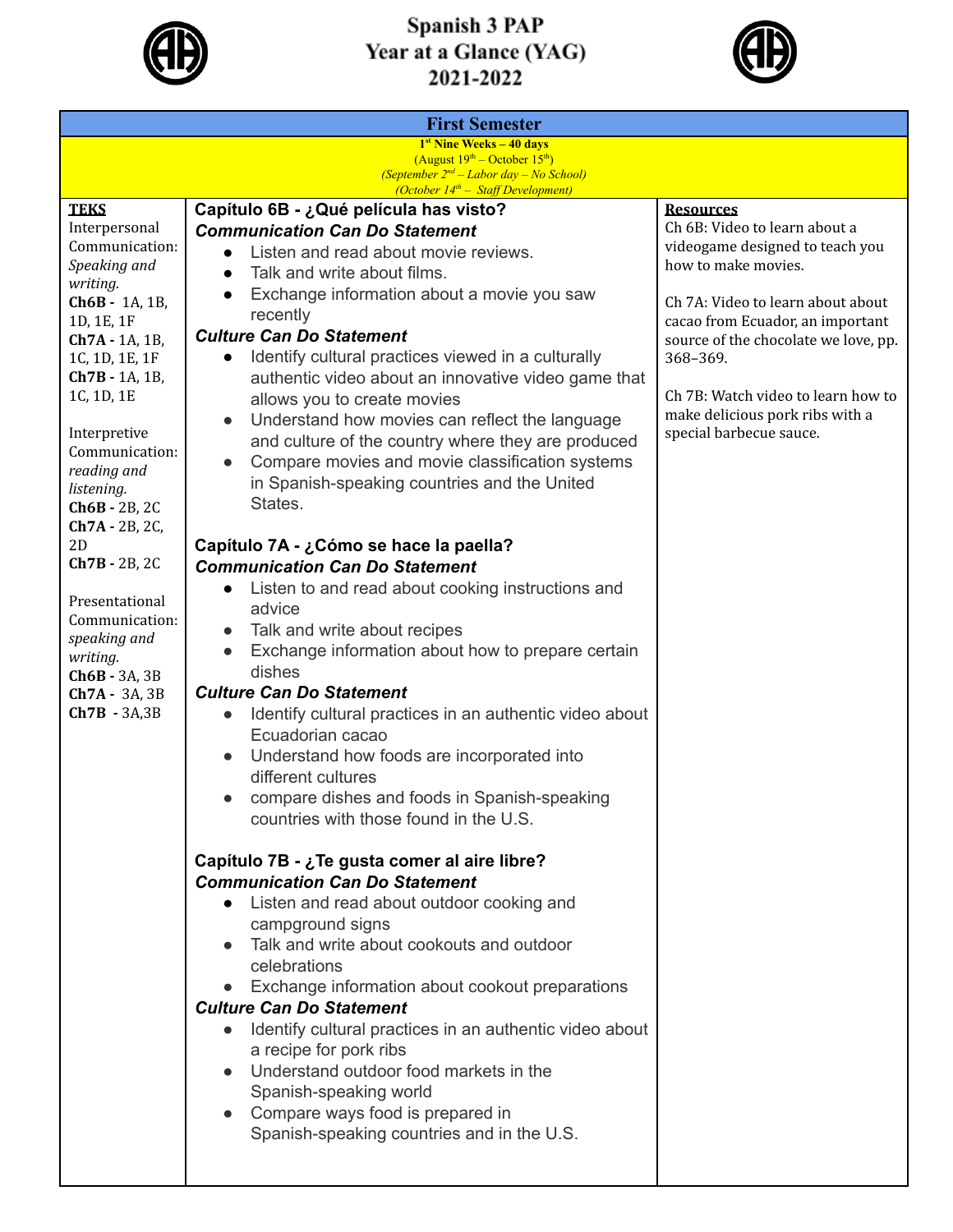



| <b>First Semester</b>                                                                                                                                                                                                                                                                                                                   |                                                                                                                                                                                                                                                                                                                                                                                                                                                                                                                                                                                                                                                                                 |                                                                                                                                                                              |  |  |
|-----------------------------------------------------------------------------------------------------------------------------------------------------------------------------------------------------------------------------------------------------------------------------------------------------------------------------------------|---------------------------------------------------------------------------------------------------------------------------------------------------------------------------------------------------------------------------------------------------------------------------------------------------------------------------------------------------------------------------------------------------------------------------------------------------------------------------------------------------------------------------------------------------------------------------------------------------------------------------------------------------------------------------------|------------------------------------------------------------------------------------------------------------------------------------------------------------------------------|--|--|
| $2nd$ Nine Weeks – 43 days<br>(October $16th$ – December $20st$ )<br>(November $25^{th} - 29^{th} -$ Thanksgiving Break)<br>(December $23^{rd}$ - January $3^{rd}$ - Holiday Break)                                                                                                                                                     |                                                                                                                                                                                                                                                                                                                                                                                                                                                                                                                                                                                                                                                                                 |                                                                                                                                                                              |  |  |
| <b>TEKS</b>                                                                                                                                                                                                                                                                                                                             | Capítulo 8A - Un viaje en avión                                                                                                                                                                                                                                                                                                                                                                                                                                                                                                                                                                                                                                                 | <b>Resources</b>                                                                                                                                                             |  |  |
| Interpersonal<br>Communication:<br>Speaking and<br>$\bullet$<br>writing.<br>trips<br>Ch8A - 1A, 1B,<br>$\bullet$<br>1C, 1D, 1E<br>Ch8B - 1A, 1B,<br>$\bullet$<br>1C, 1D, 1F<br>Ch9A - 1A, 1B,<br>$\bullet$<br>1C, 1D, 1E, 1F<br>$\bullet$<br>Ch9B - 1A, 1B,<br>1E, 1E, 1F<br>Interpretive<br>$\bullet$<br>Communication:<br>reading and | <b>Communication Can Do Statement</b><br>Listen to and read about travel recommendations<br>Talk and write about suggestions for safe and enjoyable                                                                                                                                                                                                                                                                                                                                                                                                                                                                                                                             | Ch 8A: Video to learn how<br>madrileños spend their holidays.                                                                                                                |  |  |
|                                                                                                                                                                                                                                                                                                                                         | Exchange information about planning a trip<br><b>Culture Can Do Statement</b><br>Identify cultural practices in an authentic video about<br>madrileños leaving for vacation<br>Understand historical record-keeping<br>Compare airports and transportation in Spanish-speaking                                                                                                                                                                                                                                                                                                                                                                                                  | Ch 8B: Video to learn how<br>madrileños spend their holidays.<br>Ch 9A: Read the article to learn<br>which professions will be most in<br>demand in the future, pp. 476-477. |  |  |
|                                                                                                                                                                                                                                                                                                                                         | countries with those in the U.S.<br>Capítulo 8B - Quiero que disfrutes de tu viaje<br><b>Communication Can Do Statement</b><br>Listen to and read about travel recommendations and<br>vacation postcards                                                                                                                                                                                                                                                                                                                                                                                                                                                                        | Ch 9B: Listen to the selection to<br>learn how where you live can<br>impact the environment.                                                                                 |  |  |
| listening.<br>Ch8A - 2B, 2C,<br>2D<br><b>Ch8B</b> - 2A, 2B,<br>2C, 2D<br>Ch9A - 2A, 2B,<br>2C<br>Ch9B - 2B, 2C                                                                                                                                                                                                                          | Talk and write about vacations and travel tips<br>$\bullet$<br>Exchange information about ways to be a good tourist<br>$\bullet$<br><b>Culture Can Do Statement</b><br>Identify cultural perspectives in an authentic text about<br>tourism in Old San Juan<br>Understand cultural practices related to travel in<br>$\bullet$<br>Spanish-speaking countries<br>Compare lodging options in Spanish-speaking countries<br>$\bullet$                                                                                                                                                                                                                                              |                                                                                                                                                                              |  |  |
| Presentational<br>Communication:<br>speaking and<br>writing.<br>Ch <sub>8</sub> - 3A, 3B<br>Ch8B: - 3A, 3B<br>Ch9A - 3A, 3B<br>Ch9B - 3A, 3B                                                                                                                                                                                            | Capítulo 9A - ¿Qué profesión tendrás?<br><b>Communication Can Do Statement</b><br>Listen to and read about students' future plans<br>$\bullet$<br>Talk and write about high school activities and career<br>$\bullet$<br>plans<br>Exchange information about what high school will be like<br>for new students<br><b>Culture Can Do Statement</b><br>Identify key details in an authentic video about jobs in the<br>future<br>Understand fold are from Spanish-speaking countries<br>Compare education in the Spanish-speaking world with<br>that in the U.S.                                                                                                                  |                                                                                                                                                                              |  |  |
|                                                                                                                                                                                                                                                                                                                                         | Capítulo 9B - ¿Qué haremos para mejorar el mundo?<br><b>Communication Can Do Statement</b><br>Listen to and read about the environment and predictions<br>about the future<br>Talk and write about your impact on the environment and<br>recommendations to protect it<br>Exchange information about what you will do to improve<br>the environment<br><b>Culture Can Do Statement</b><br>Identify cultural perspectives in an authentic audio about<br>building efficient housing<br>Understand efforts to protect natural resources in the<br>Spanish-speaking world<br>Compare ways the environment is protected and harmed<br>in Spanish-speaking countries and in the U.S. |                                                                                                                                                                              |  |  |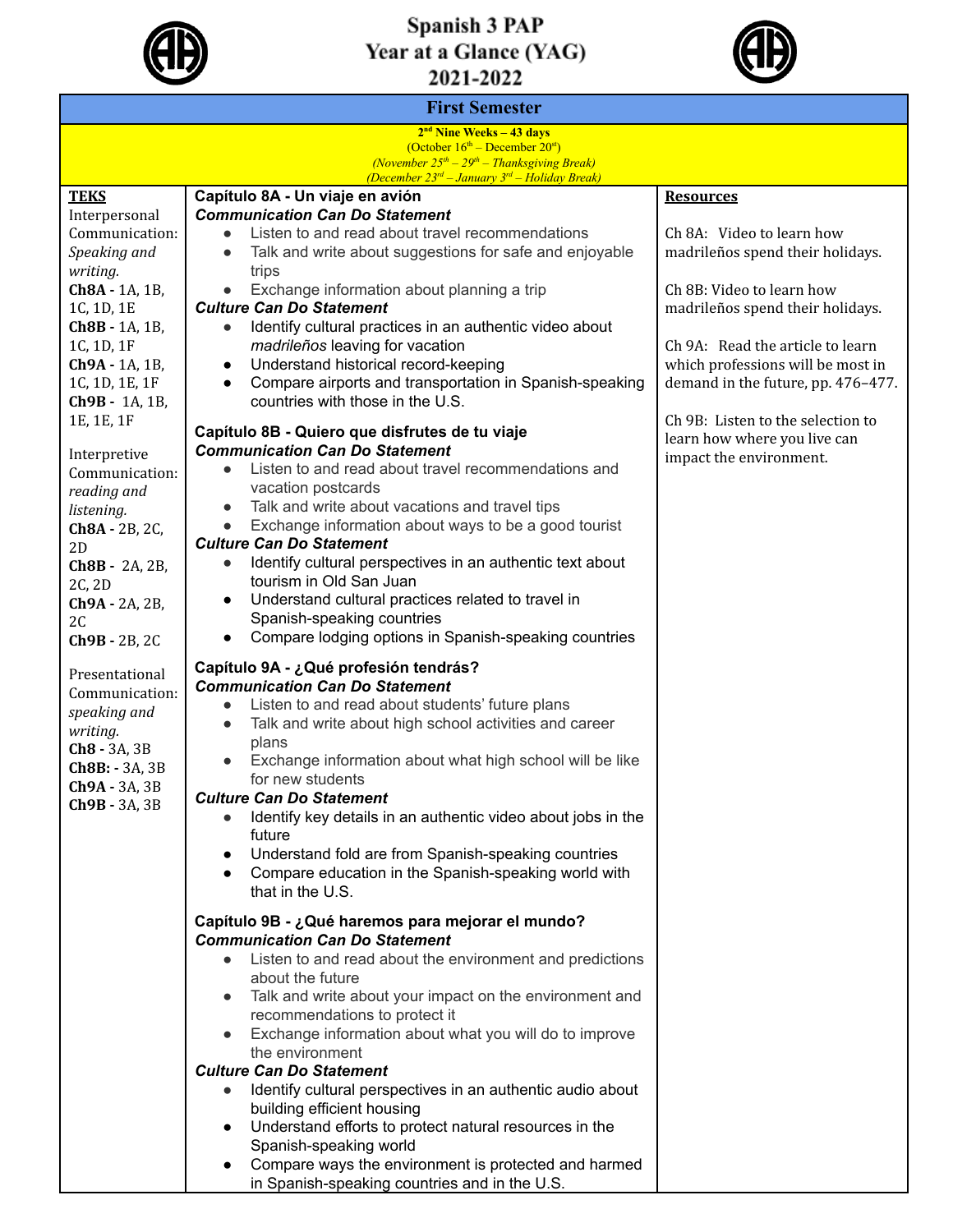



| <b>Second Semester</b>                                                                    |                                                                                                          |                                         |  |  |
|-------------------------------------------------------------------------------------------|----------------------------------------------------------------------------------------------------------|-----------------------------------------|--|--|
| 3 <sup>rd</sup> Nine Weeks - 45 days                                                      |                                                                                                          |                                         |  |  |
| (January $6^{\text{th}}$ – March 17 <sup>th</sup> )<br>$(January 20th - MLK - No School)$ |                                                                                                          |                                         |  |  |
|                                                                                           | $(March 9th - 13th - Spring Break)$                                                                      |                                         |  |  |
| <b>TEKS</b><br>Interpersonal                                                              | SPN 3.1 - Días inolvidables<br><b>Communication Can Do Statement</b>                                     | <b>Resources</b>                        |  |  |
| Communication:                                                                            | Listen to and read about excursions and                                                                  | SPN 3.1: En las montañas de             |  |  |
| Speaking and                                                                              | competitions                                                                                             | Puerto Rico. pp. 58-59                  |  |  |
| writing.                                                                                  | Talk and write about nature and sports events<br>$\bullet$                                               |                                         |  |  |
| SPN 3.1 - A, B,<br>C, D, E                                                                | Describe a trip<br>$\bullet$                                                                             | SPN 3.2 Authentic video, pp.<br>106,107 |  |  |
| SPN 3.2 - A, B,                                                                           | <b>Culture Can Do Statement</b>                                                                          |                                         |  |  |
| Е                                                                                         | Compare a famous pilgrimage route in Spain with<br>$\bullet$                                             |                                         |  |  |
|                                                                                           | similar trips in your community                                                                          |                                         |  |  |
| Interpretive<br>Communication:                                                            | Understand legends about nature<br>$\bullet$                                                             |                                         |  |  |
| reading and                                                                               | Compare cultural practices in an authentic video                                                         |                                         |  |  |
| listening.                                                                                | about an adventure park in Puerto Rico                                                                   |                                         |  |  |
| <b>SPN 3.1 - A, B,</b>                                                                    | SPN 3.2 - ¿Cómo te expresas?                                                                             |                                         |  |  |
| C, D<br><b>SPN 3.2 -</b>                                                                  | <b>Communication Can Do Statement</b>                                                                    |                                         |  |  |
| A,B,C,D                                                                                   | Listen and read about art and music                                                                      |                                         |  |  |
|                                                                                           | Talk and write about music theater                                                                       |                                         |  |  |
| Presentational<br>Communication:                                                          | Discuss and explain art school activities                                                                |                                         |  |  |
| speaking and                                                                              | <b>Cultural Can Do Statement</b>                                                                         |                                         |  |  |
| writing.                                                                                  | Compare how artists express their ideas<br>$\bullet$<br>Understand the context of an artist<br>$\bullet$ |                                         |  |  |
| SPN 3.1 - A, B, C                                                                         | Understand cross-cultural perspectives<br>$\bullet$                                                      |                                         |  |  |
| SPN 3.2 - A, B, C                                                                         | Compare cultural practices in an authentic video<br>$\bullet$                                            |                                         |  |  |
|                                                                                           |                                                                                                          |                                         |  |  |
|                                                                                           |                                                                                                          |                                         |  |  |
|                                                                                           |                                                                                                          |                                         |  |  |
|                                                                                           |                                                                                                          |                                         |  |  |
|                                                                                           |                                                                                                          |                                         |  |  |
|                                                                                           |                                                                                                          |                                         |  |  |
|                                                                                           |                                                                                                          |                                         |  |  |
|                                                                                           |                                                                                                          |                                         |  |  |
|                                                                                           |                                                                                                          |                                         |  |  |
|                                                                                           |                                                                                                          |                                         |  |  |
|                                                                                           |                                                                                                          |                                         |  |  |
|                                                                                           |                                                                                                          |                                         |  |  |
|                                                                                           |                                                                                                          |                                         |  |  |
|                                                                                           |                                                                                                          |                                         |  |  |
|                                                                                           |                                                                                                          |                                         |  |  |
|                                                                                           |                                                                                                          |                                         |  |  |
|                                                                                           |                                                                                                          |                                         |  |  |
|                                                                                           |                                                                                                          |                                         |  |  |
|                                                                                           |                                                                                                          |                                         |  |  |
|                                                                                           |                                                                                                          |                                         |  |  |
|                                                                                           |                                                                                                          |                                         |  |  |
|                                                                                           |                                                                                                          |                                         |  |  |